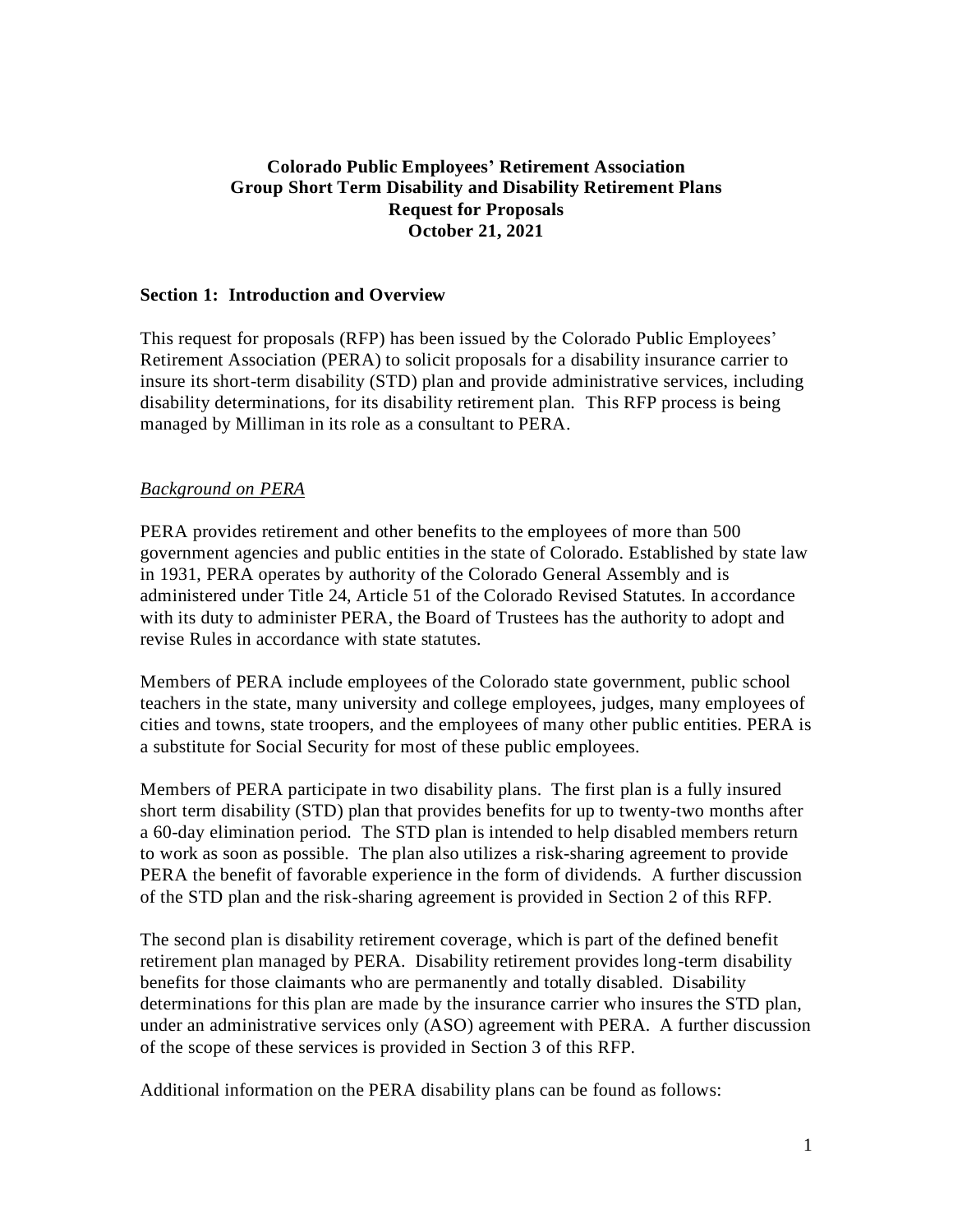- Attachment A of this RFP provides a summary of the current disability programs.
- Attachment B of this RFP is the current STD policy and certificate.
- The statutory language of the PERA program is available at the following link. See Part 7 beginning on page 96 for language related to the disability program. <https://www.copera.org/sites/default/files/documents/5-6.pdf>
- The PERA rules, which are promulgated by PERA's Board, are available at the following link. See Rule 7 beginning on page 50 for rules related to disability benefits. [https://www.copera.org/sites/default/files/documents/5-14\\_2.pdf](https://www.copera.org/sites/default/files/documents/5-14_2.pdf)

# *RFP Process*

PERA expects to use the following time frame for this RFP:

- October 21, 2021: Release RFP
- October 29, 2021: Submit Questions
- November 8, 2021: Respond to Questions
- November 19, 2021: RFP responses due by 5:00 pm Eastern time.
- January 7, 2022: Notification of finalists
- Week of January 24, 2022: Finalist Meetings
- Week of February 14, 2022: Vendor selection
- January 1, 2023: Expected ASO agreement and STD policy effective date

PERA reserves the right to modify this schedule at any time. PERA also reserves the right to change any aspect of the selection process, to withdraw the RFP, to select any bidder, multiple bidders or no bidder, and to use any criteria it feels is most appropriate to evaluate responses. The lowest-cost proposal will not necessarily be the winning bidder due to the importance of qualitative items such as claim management capabilities, customer services, and demonstrated experience managing similar programs of this size and complexity.

Your completed proposal should contain the following elements: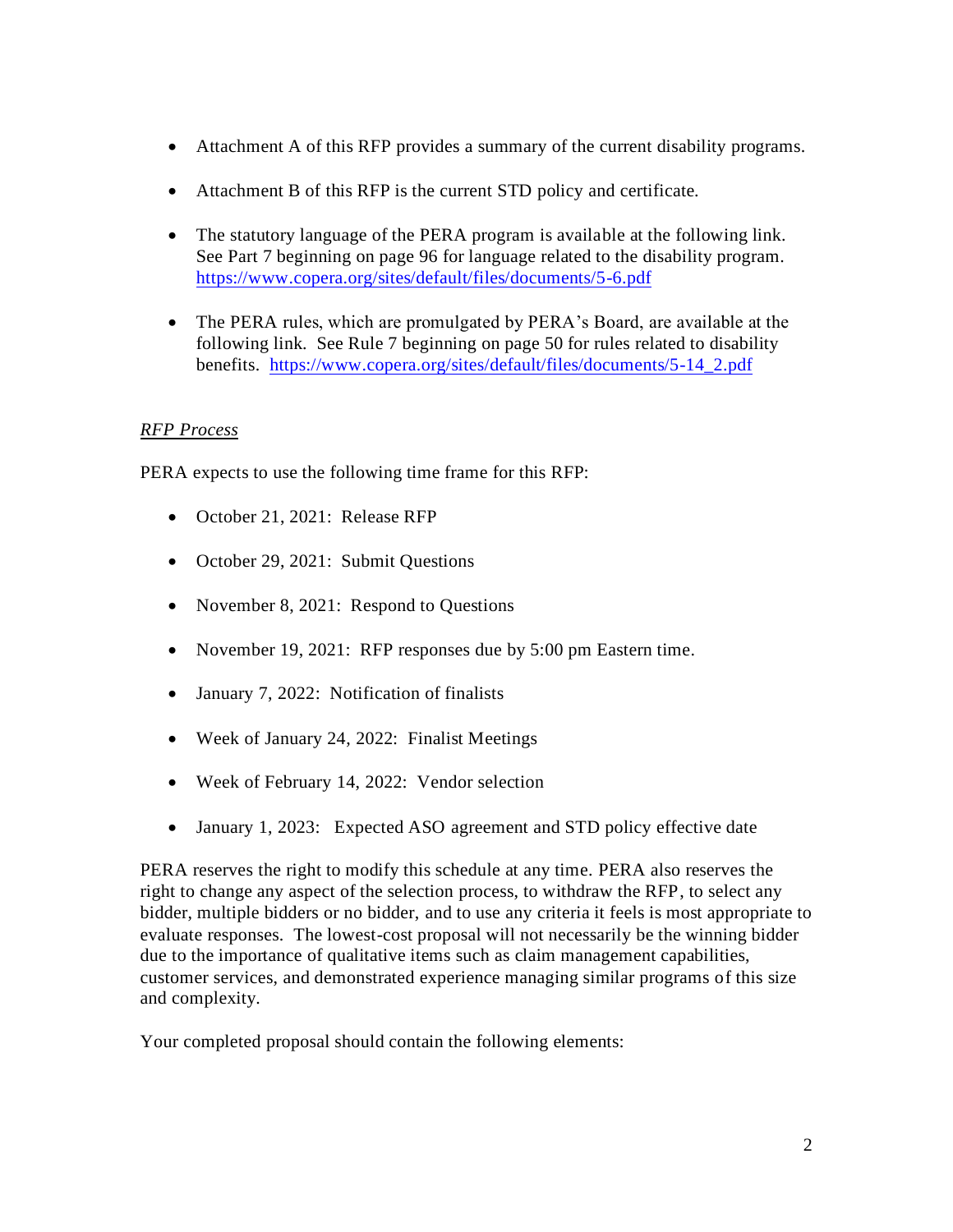- 1. A draft disability policy and certificate for the PERA STD plan, including a draft schedule page identifying customer-specific provisions such as maximum benefit amounts, etc.
- 2. A draft risk-sharing agreement that provides for dividends if STD experience is favorable but no additional downside risk if experience is unfavorable.
- 3. A draft administrative services agreement for the disability retirement program.
- 4. A completed financial bid template (Attachment C) including all of the specific financial terms of the proposal.
- 5. A completed RFP questionnaire (Attachment E).
- 6. A sample implementation plan detailing the implementation process from the time the case is awarded to the effective date of 1/1/2023.
- 7. Detailed language to support the proposed performance guarantees.

Please submit your proposals in electronic format to the following email addresses:

[jennifer.quintana@milliman.com](mailto:jennifer.quintana@milliman.com) [dan.skwire@milliman.com](mailto:dan.skwire@milliman.com)

All questions or inquiries on the RFP itself or on any other aspect of this opportunity should be directed to Jennifer Quintana at Milliman at [jennifer.quintana@milliman.com.](mailto:jennifer.quintana@milliman.com)

This RFP and the related attachments were prepared by Milliman, in cooperation with PERA, for the sole purpose of providing potential vendors with the information necessary to evaluate this program. In preparing this material, Milliman has relied on information provided by PERA and its current insurance carrier. We have not audited this information but we have reviewed it for reasonableness. Some of the attachments to this RFP contain confidential information and will be provided only to those bidders who have completed a non-disclosure agreement with PERA and a third party release agreement with Milliman. If you have not received this information, please contact Jennifer Quintana at Milliman at [jennifer.quintana@milliman.com](mailto:jennifer.quintana@milliman.com) to request copies of the required agreements.

Daniel D. Skwire, FSA, MAAA is a consulting actuary with Milliman and a member of the American Academy of Actuaries. He meets the qualification standards of the Academy to provide the actuarial opinions contained in this RFP and the related attachments.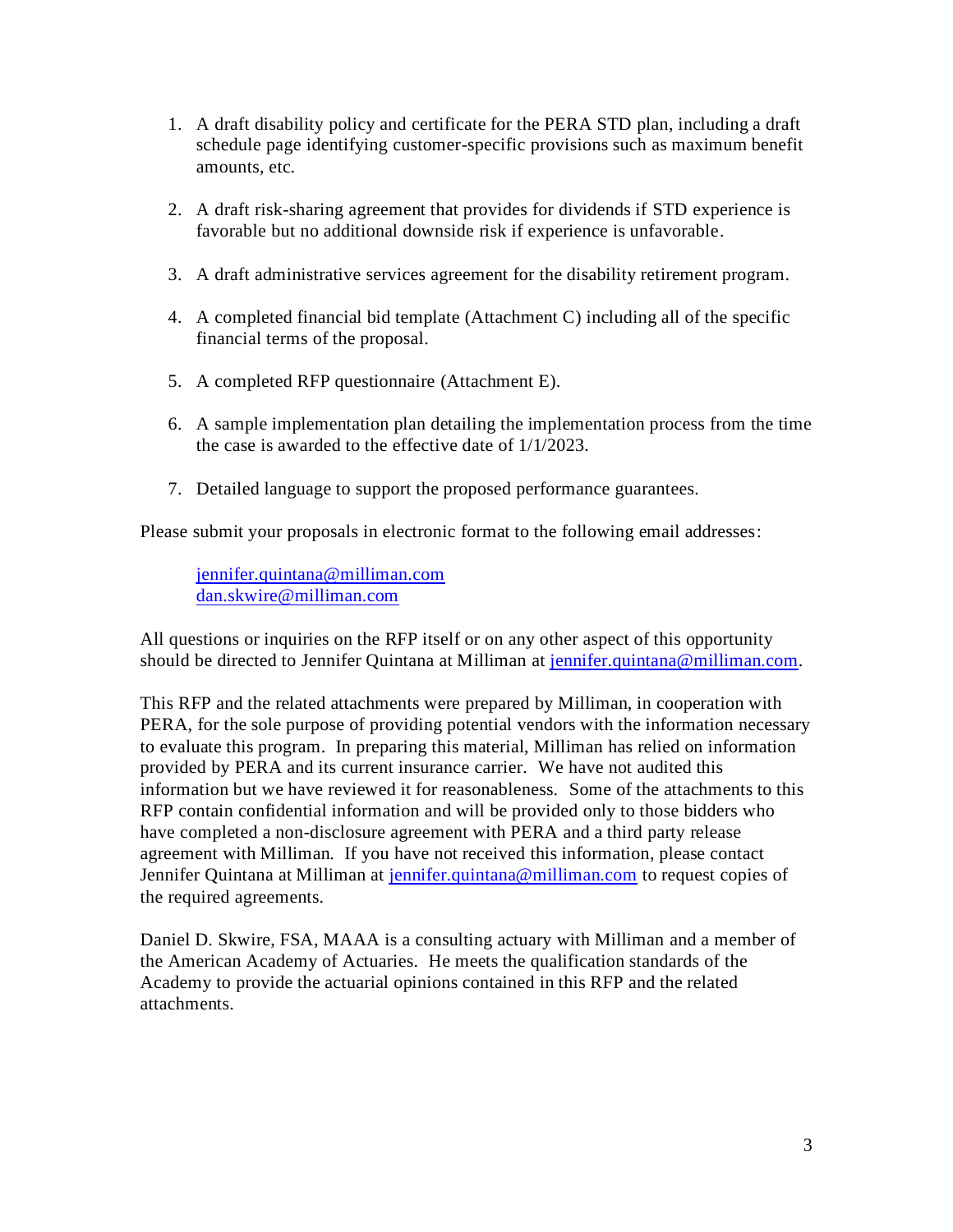## **Section 2: PERA STD Plan**

### *Objectives*

PERA seeks proposals to insure its group STD plan, effective 1/1/2023. Key attributes desired in an STD insurer include the following:

- 1. Fair but aggressive pricing with a rate guarantee of at least three years.
- 2. Transparency on all pricing-related items, including expense assumptions, interest rates, target loss ratios, and reserving methods.
- 3. A knowledgeable and responsive service team that provides regular contact and discussion about the program, including annual in-person stewardship meetings and participation in PERA Board of Trustees and Benefits Committee meetings as requested by PERA.
- 4. Best-in-class disability claim management, to ensure that claims are properly assessed pursuant to PERA's governing law and rules and are paid fairly and in a manner that results in a positive experience for PERA members, PERA employers, and PERA staff.
- 5. An ongoing commitment to quality service as reflected in performance guarantees.

### *Benefit Summary*

The complete STD policy and certificate are contained in Attachment B. Key plan provisions are summarized below:

- Eligibility: See statutory eligibility requirements pursuant to C.R.S. § 24-51-701 and set forth in Attachment B.
- Premium Payment: Premiums are paid by PERA.
- Elimination Period: 60 days
- Maximum Benefit Period: 22 months
- Monthly Benefit: 60% of monthly earnings to a maximum benefit of \$25,000 per month. Benefits are reduced by deductible sources of income. PERA requests that the maximum benefit amount be removed so that the plan will match the required statutory provisions. Please note that the covered earnings for this plan are subject to the IRS  $401(a)(17)$  salary limit of \$290,000. Also, there are currently no members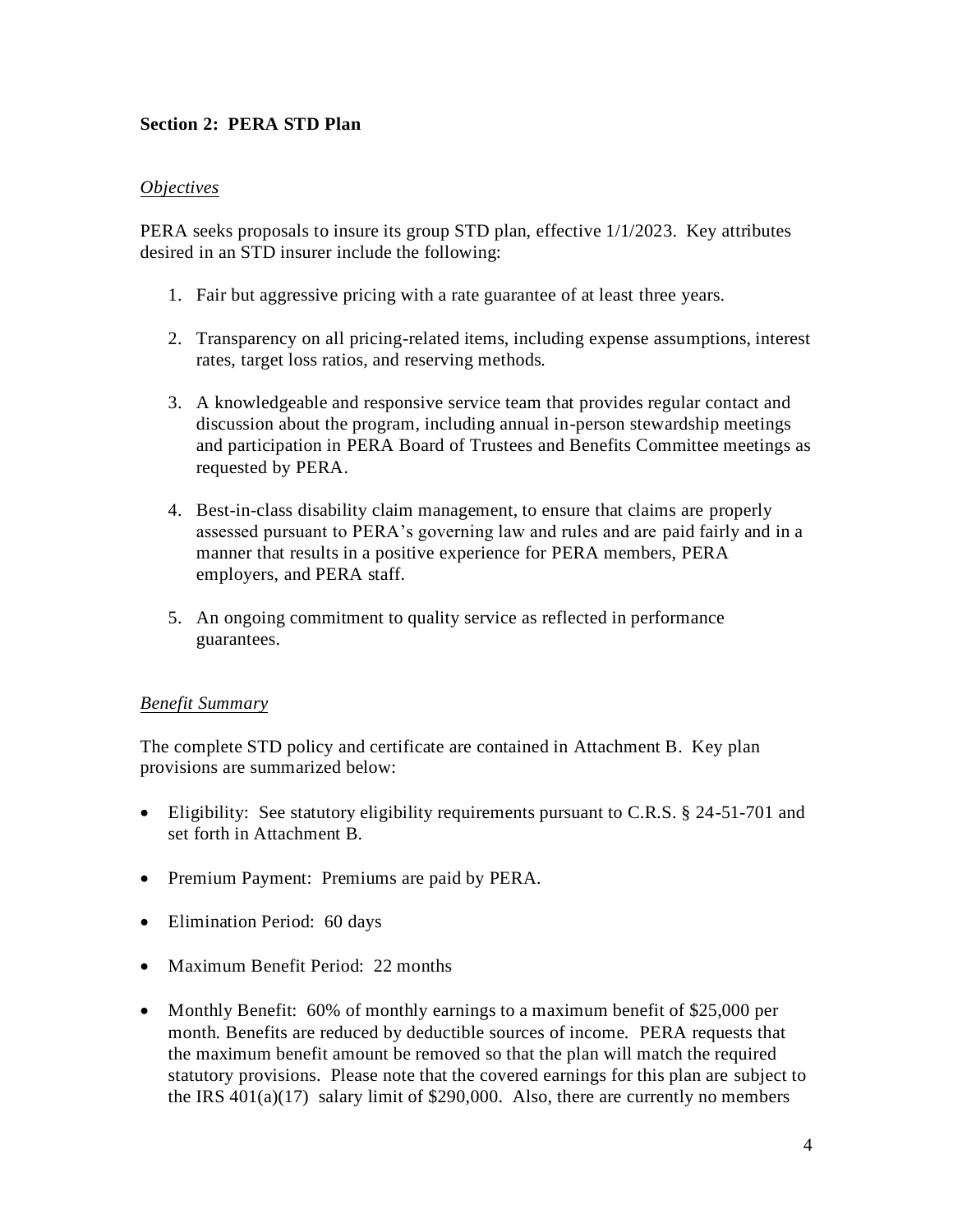on the census whose pay in the past 12 months has exceeded \$500,000 (which translates to a gross monthly benefit of \$25,000).

- Definition of Disability: For the STD plan, the claimant must meet three requirements:
	- 1) Medically incapacitated from performing the essential functions of his or her own job, with reasonable accommodations as required by federal law.
	- 2) Medically unable to earn at least 75% of pre-disability earnings from PERAcovered employments in any job that exists in the state of Colorado and that the claimant is able to perform based on education, training and experience.
	- 3) Not totally and permanently incapacitated from all regular and substantial gainful employment. In this case, the claimant would be eligible for disability retirement benefits rather than STD benefits.
- Deductible Income: Benefits are reduced by deductible income to the extent that the sum of the gross benefit and specified sources of other income exceeds 100% of predisability earnings. These sources include worker's compensation, work earnings while disabled, compulsory state benefits including unemployment, salary continuation, sick leave, third-party payments, and payments from the mandatory portion of no fault auto coverage. Most PERA members do not participate in Social Security with respect to their PERA-covered income. Please see the policy and certificate for further details.

Timeline for Claim Submission: Pursuant to C.R.S.  $\S 24-51-701(1)(a)$ , PERA has a firm 90-day timeline, following termination of employment, for disability claims to be submitted. Claims submitted following that time period will not be eligible for disability benefits.

Bidders are expected to match the current plan provisions, with the exception of the maximum benefit amount, which PERA asks be removed. Any deviations should be clearly identified.

## *Historical Experience*

Attachment C provides detail of the historical experience on the case, which is also summarized in the following tables. A member census and claim listing is included in Attachment D.

In addition, as of 6/30/2021, PERA had experienced only one COVID-19 claim on its STD plan, incurred in 2020. The plan's 60-day elimination period minimizes its risk of COVID-19 exposure relative to other STD plans with shorter elimination periods.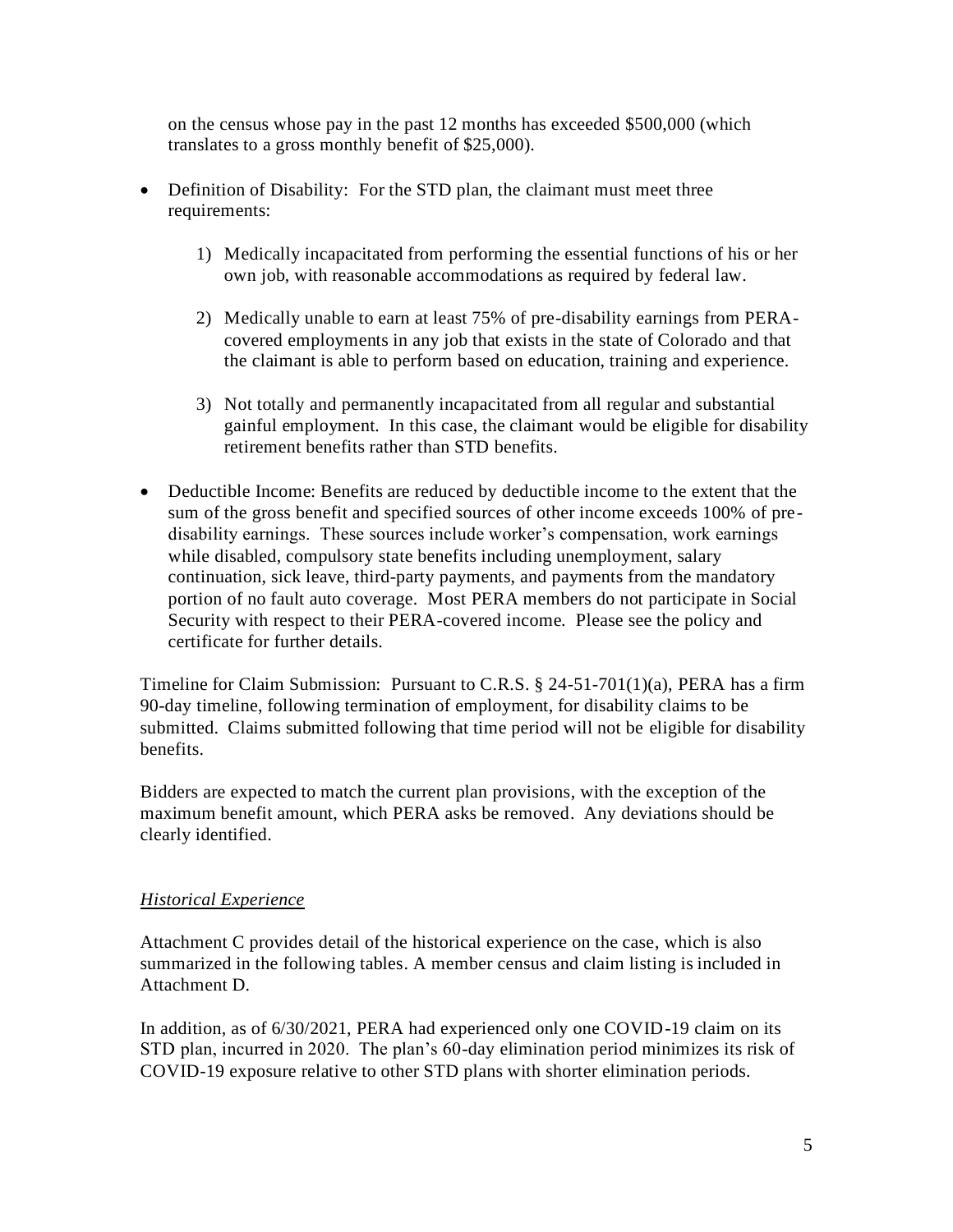Please submit your proposed premium rate for this plan in Attachment C (the financial bid template) along with related information requested there. Due to the short-term nature of these benefits, the new carrier will not be asked to assume the runout of STD claims on individuals disabled before the effective date of the new coverage.

### *Risk-Sharing Agreement*

In light of the plan's favorable experience, and in order to ensure that the plan is priced in a fair manner for PERA, there is a risk-sharing agreement in place. This agreement provides for a dividend to be payable to PERA when experience is favorable, but it does not require any additional payments from PERA if experience is unfavorable. The accounting date for each plan year is the first quarter of the year that is two years beyond the completion of the plan year. For instance, the accounting date for the 2020 plan year is in the first quarter of 2023. Note that this time frame allows for the full runout of claims incurred during the plan year.

In preparing your proposal, please include a draft risk sharing agreement and all related financial parameters, including items such as expense charges, interest crediting formulas, target loss ratios, the dividend formula (including any maximums and minimums) and the accounting timelines. If you propose determining dividends before the claims from each plan year have fully run out, please include a description of what reserves will be included in the dividend calculation. Please note that the risk-sharing agreement should survive the termination of the underlying insurance coverage to allow for the runout of open claims. The financial terms of your proposed formula should be summarized in Attachment C (the bid template), and the detailed wording should be provided separately.

### *Administrative and Reporting Requirements*

Covered members initiate the disability claim process by submitting a claim application to PERA (the current application is included in Attachment A, the program brochure). PERA then determines the applicant's eligibility by reviewing employment history, years of service, and other items. Applications meeting the statutory eligibility criteria are forwarded to the insurance carrier to evaluate the STD and/or disability retirement claims.

By law, PERA must maintain a distance from the evaluation of disability applications. The application itself contains only a limited authorization for the insurer to share data with PERA for the purpose of program audits, for example. The approval or denial of disability benefits, including related appeals, is entirely the responsibility of the insurance carrier.

PERA does ask the carrier to provide regular reports on claim activity, including periodic tabulations of submitted, approved, and denied claims. It also asks the carrier to provide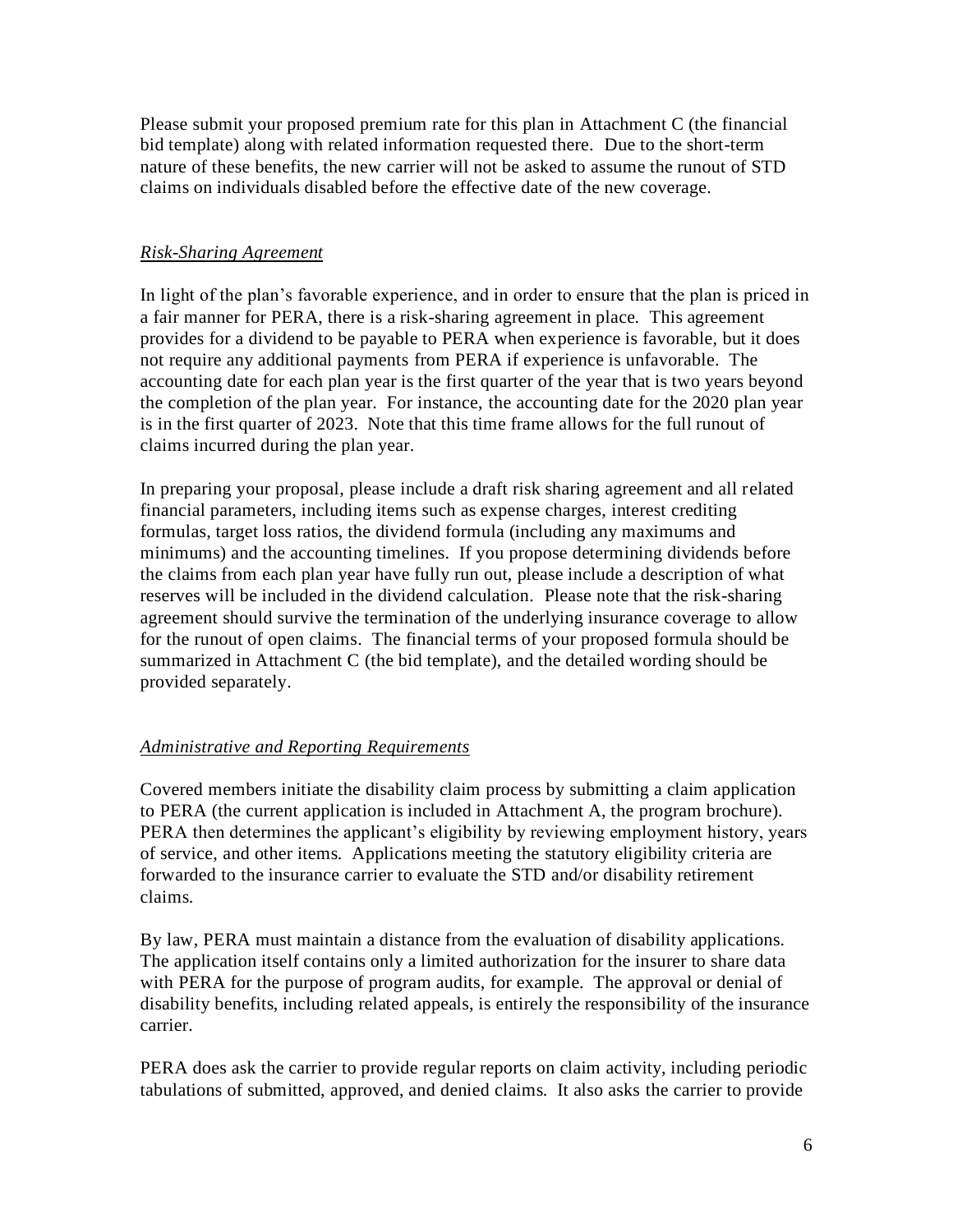updates on overall program experience to be shared with PERA's staff, Benefits Committee, and/or Board of Trustees. PERA may ask the carrier to participate in such meetings either in person or remotely. Finally, PERA also asks the carrier to respond to ad hoc requests for data or program information that may arise from time to time.

### *RFP Questionnaire*

Please be sure to complete the RFP questionnaire contained in Attachment E.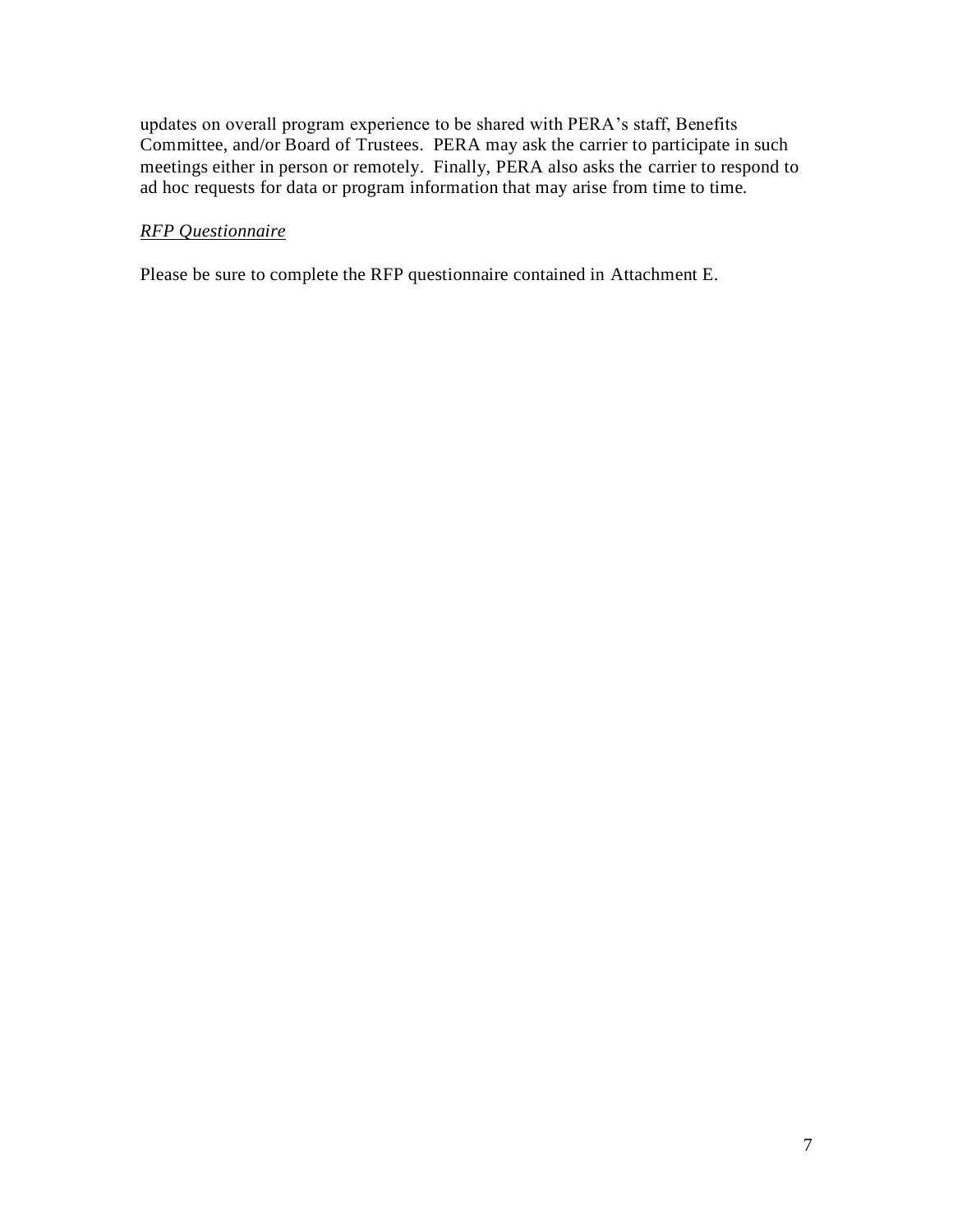### **Section 3: Disability Retirement Program**

PERA's disability retirement program provides long-term disability benefits to members who are unable to work as the result of a disability and are not expected to recover. Claimants must be permanently and totally disabled to qualify for benefits, including being unable to engage in any regular and substantial gainful employment, and being unable to earn 75% of pre-disability earnings from their covered PERA employment for any job for which they could be trained or educated. Disability retirement benefits are part of PERA's defined benefit retirement plan. They are payable for lifetime as long as the claimant continues to satisfy the definition of disability.

PERA uses a single application process for STD and disability retirement benefits. (See page 13 of Attachment A for the current application used.) The insurance carrier who insures the STD plan also administers disability retirement claims, including disability determination and ongoing proof of loss, on an ASO basis. This work is governed by an administrative services agreement (ASO agreement) that is separate from the STD insurance policy. For disability retirement, the key responsibilities of the administrator (i.e., the STD insurer who provides ASO services for the disability retirement plan) under the current agreement include the following:

- Claim Reviews: Administrator will process the claim and make a determination of whether it is payable under the terms of the plan. Claim payments are made by PERA, which is also solely responsible for funding the cost of payments.
- Claim Denials: Administrator will communicate claim denials to claimants along with specific reasons, reference to the plan provision used to deny the claims, and an explanation of the rights and process for appealing the decision.
- Periodic Review: Administrator will review each claim at appropriate intervals to determine ongoing benefit eligibility. The nature of these ongoing reviews is minimal, given the permanent and total definition of disability. The periodic reviews (and the associated fees paid by PERA) cease when the claimant reaches age 65, at which point the claim is administered by PERA in the same manner as a service retirement claim.
- Appeals: Administrator will manage the appeals process including initial and second-level appeals.
- Reports: Administrator will provide monthly claim status reports and quarterly claim listings by diagnosis category as well other ad hoc reports that may be requested.
- Claimants Outside US: The Administrator does not provide services for claimants located outside the US unless and until such claimant's return to the US.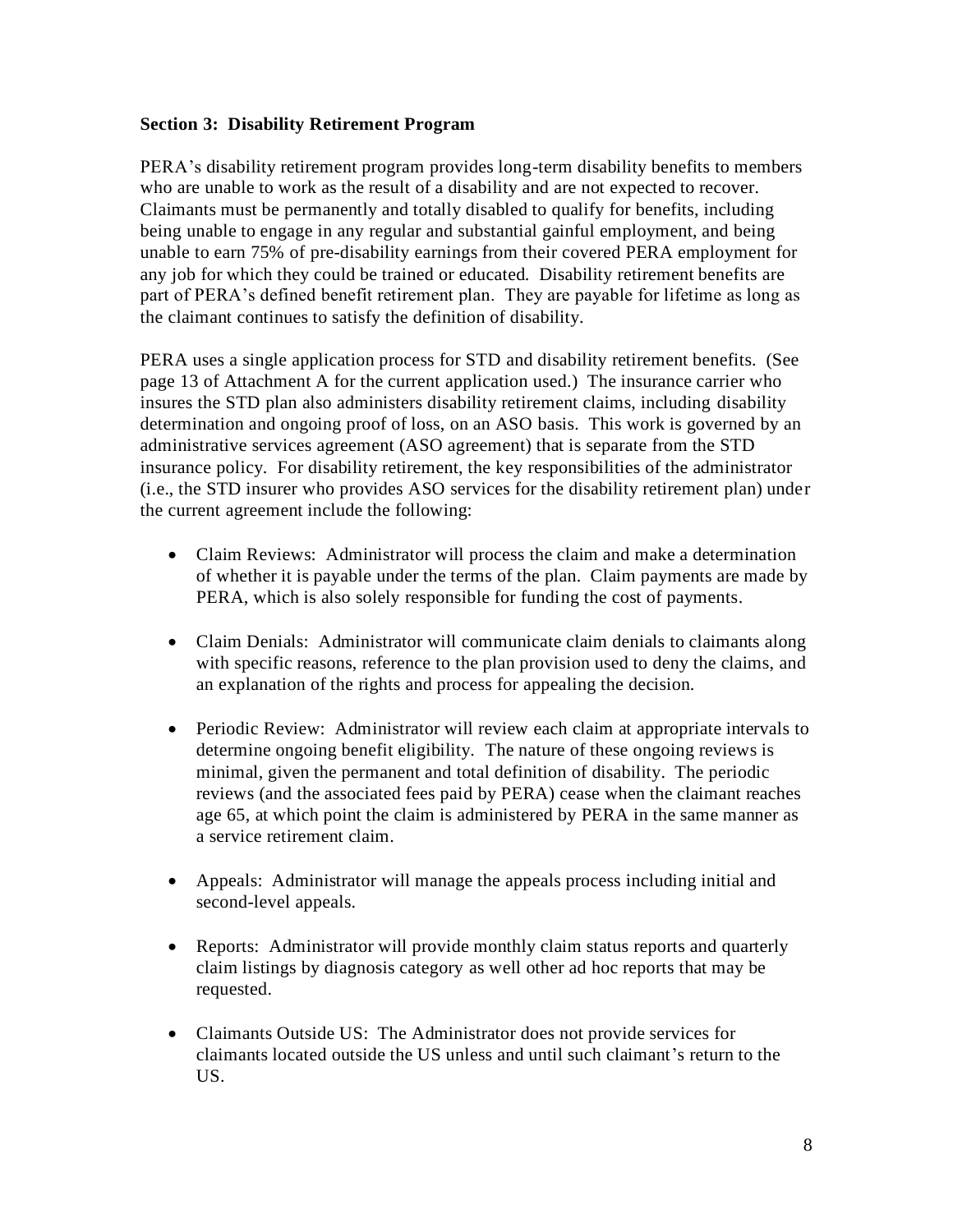The current fee structure for the administration of disability retirement claims is a flat amount per month, with no additional charges for initial intake. In your pricing of this program, please note that disability retirement claims have few recoveries, unlike traditional LTD claims, due to the permanent and total definition of disability. A disability retirement claim listing is provided in Attachment D.

In addition to assuming responsibility for managing new disability retirements that occur after the effective date for implementing a new insurance carrier, PERA anticipates the new insurance carrier will take over responsibility for managing existing disability retirement claims for those retirees under the age of 65, of which there are approximately 1,000 as of September 2021. To the extent that your pricing of ASO services differs for new and takeover disability retirement claims, this should be clearly indicated in your completion of the financial bid template in Attachment C.

The vast majority of the required ASO services involve the evaluation of new and ongoing disability retirement claims, but there are occasional other reviews required as well.

- Disabled adult children age 26 and older of PERA retirees may be eligible for health coverage as a dependent through the PERACare program. PERA asks the administrator to perform occasional reviews to assess if dependents meet the definition of disability to qualify for this coverage. In the most recent plan year, there were eight such reviews.
- Disabled adult children of deceased PERA members may be eligible for ongoing survivor benefit payments. Additionally, spouses may be eligible for ongoing survivor benefit payments immediately if the spouse is determined to be disabled. PERA asks the administrator to perform occasional reviews to assess if dependents meet the definition of disability to qualify for this coverage. In the most recent plan year, there was one such review.
- Prior to the current design structure's implementation in 1999, PERA offered a disability retirement benefit to members, which was administered internally and was based on an own-occupation definition. Any such disability retirees are not subject to the periodic review by the administrator described in Section 3 above. PERA may request the administrator perform a medical review on any of these disability retirements to ensure they continue to be eligible for benefits. In the most recent plan year, there were no such reviews.
- Prior to the merger of the Denver Public Schools' Retirement System (DPSRS) into PERA in 2010, DPSRS offered a disability retirement benefit to members based on an own-occupation definition. Any such disability retirees are not subject to the periodic review by the administrator described in Section 3 above. PERA may request the administrator perform a medical review on any of these disability retirements to ensure they continue to be eligible for benefits. In the most recent plan year, there were no such reviews.